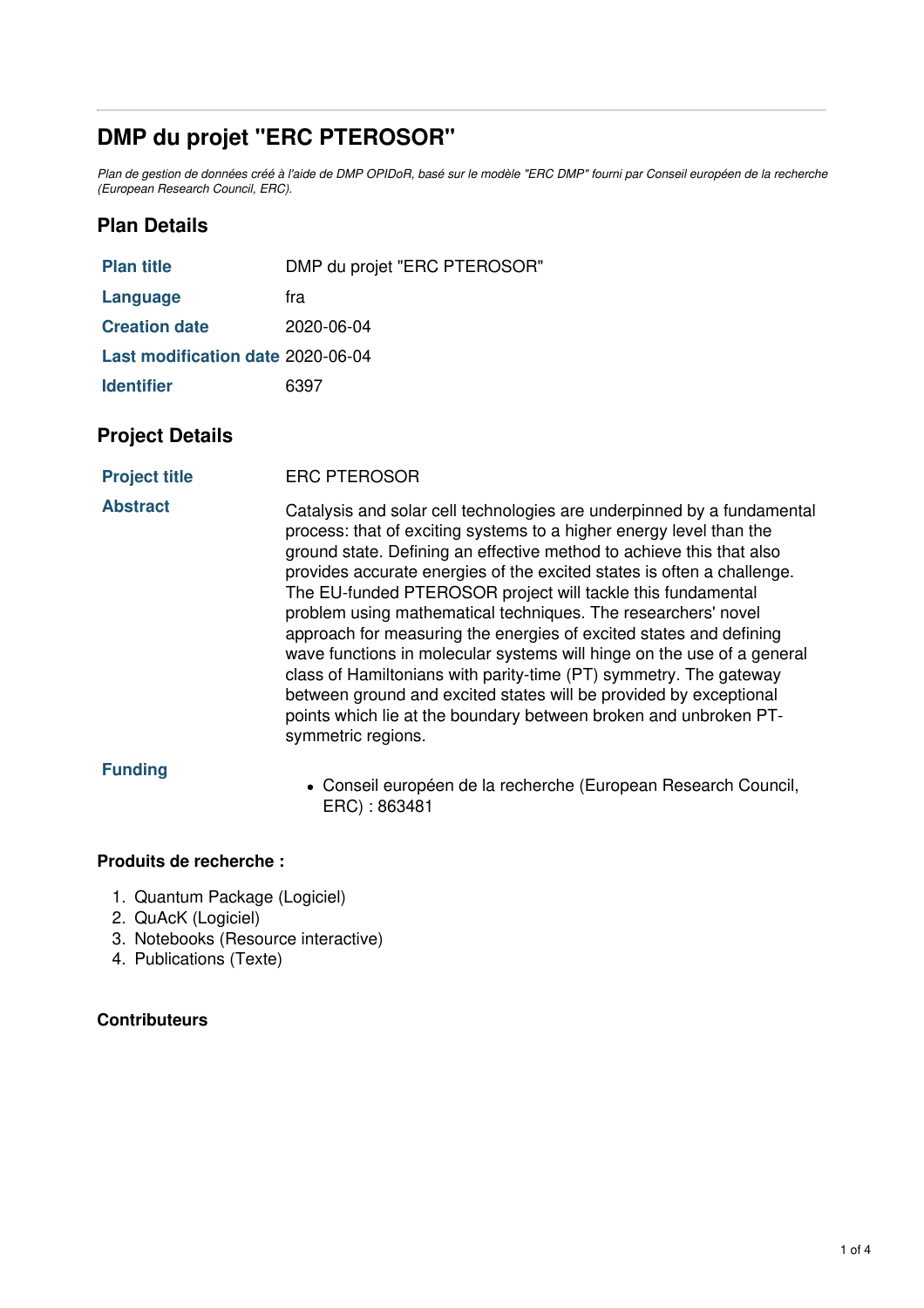| <b>Nom</b>              | <b>Affiliation</b> | <b>Rôles</b>                                                                                            |
|-------------------------|--------------------|---------------------------------------------------------------------------------------------------------|
| Pierre-Francois<br>Loos |                    | • Coordinateur du projet<br>• Personne contact pour les données (QP, Quack,<br>Publications, Notebooks) |
| Scemama<br>Anthony      |                    | • Responsable du plan                                                                                   |

Droits d'auteur :

Le(s) créateur(s) de ce plan accepte(nt) que tout ou partie de texte de ce plan soit réutilisé et personnalisé si nécessaire pour un autre plan. Vous n'avez pas besoin de citer le(s) créateur(s) en tant que source. L'utilisation de toute partie de texte de ce plan n'implique pas que le(s) créateur(s) soutien(nen)t ou aient une quelconque relation avec votre projet ou votre soumission.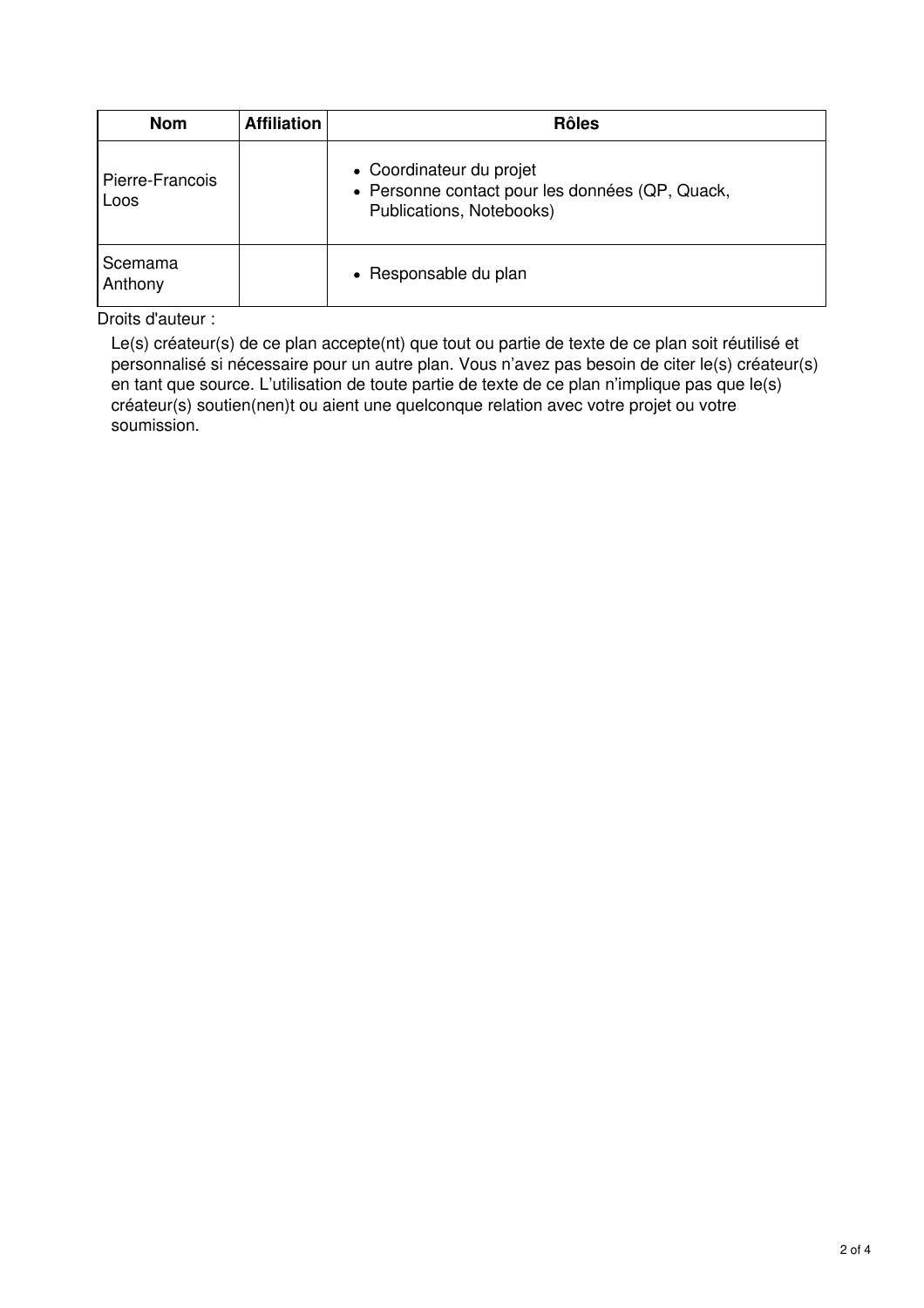# **DMP du projet "ERC PTEROSOR"**

## **Summary**

| <b>QuAcK</b>                                                                                                                                                                                                                                                                                                                                                                                                                                                                                                                                                                                                                                                                                                                                                    |
|-----------------------------------------------------------------------------------------------------------------------------------------------------------------------------------------------------------------------------------------------------------------------------------------------------------------------------------------------------------------------------------------------------------------------------------------------------------------------------------------------------------------------------------------------------------------------------------------------------------------------------------------------------------------------------------------------------------------------------------------------------------------|
| <b>PTEROSOR</b>                                                                                                                                                                                                                                                                                                                                                                                                                                                                                                                                                                                                                                                                                                                                                 |
| 863481                                                                                                                                                                                                                                                                                                                                                                                                                                                                                                                                                                                                                                                                                                                                                          |
| QuAcK is a small quantum chemistry package written in Fortran by the coordinator of the project. It is mostly used for prototyping.<br>The size of the archive containing the source code is around 4MiB, and is composed of Fortran source files, Python and Bash<br>scripts, and Makefiles.                                                                                                                                                                                                                                                                                                                                                                                                                                                                   |
|                                                                                                                                                                                                                                                                                                                                                                                                                                                                                                                                                                                                                                                                                                                                                                 |
| <b>Quantum Package</b>                                                                                                                                                                                                                                                                                                                                                                                                                                                                                                                                                                                                                                                                                                                                          |
| <b>PTEROSOR</b>                                                                                                                                                                                                                                                                                                                                                                                                                                                                                                                                                                                                                                                                                                                                                 |
| 863481                                                                                                                                                                                                                                                                                                                                                                                                                                                                                                                                                                                                                                                                                                                                                          |
| Quantum Package is an open-source quantum chemistry package for performing selected configuration interaction calculations. It is<br>developed on three sites : Toulouse (LCPQ), Paris (LCT) and Argonne (USA).<br>The code is under the AGPL v3 license and is hosted on GitHub (https://github.com/QuantumPackage/qp2), with a mirror on the Git<br>repository of the institute of the coordinator of the project (https://git.irsamc.ups-tlse.fr/LCPQ/qp2).<br>The latest version was uploaded on Zenodo (10.5281/zenodo.3677565), and the GitHub repository is set up to automatically upload<br>on Zenodo every new release. For each publication requiring a modification of Quantum Package, a release will be made and the<br>zenodo DOI will be cited. |
| <b>Notebooks</b>                                                                                                                                                                                                                                                                                                                                                                                                                                                                                                                                                                                                                                                                                                                                                |
| <b>PTEROSOR</b>                                                                                                                                                                                                                                                                                                                                                                                                                                                                                                                                                                                                                                                                                                                                                 |
| 863481                                                                                                                                                                                                                                                                                                                                                                                                                                                                                                                                                                                                                                                                                                                                                          |
| All along the project, Mathematica / Jupyter / Org-mode notebooks will be produced. All this data will be versioned in the Git<br>repository of the institute of the coordinator, publicly accessible. All the notebooks will be archived on Zenodo, and the DOI will be<br>provided in publications.                                                                                                                                                                                                                                                                                                                                                                                                                                                           |
| <b>Publications</b>                                                                                                                                                                                                                                                                                                                                                                                                                                                                                                                                                                                                                                                                                                                                             |
| <b>PTEROSOR</b>                                                                                                                                                                                                                                                                                                                                                                                                                                                                                                                                                                                                                                                                                                                                                 |
| 863481                                                                                                                                                                                                                                                                                                                                                                                                                                                                                                                                                                                                                                                                                                                                                          |